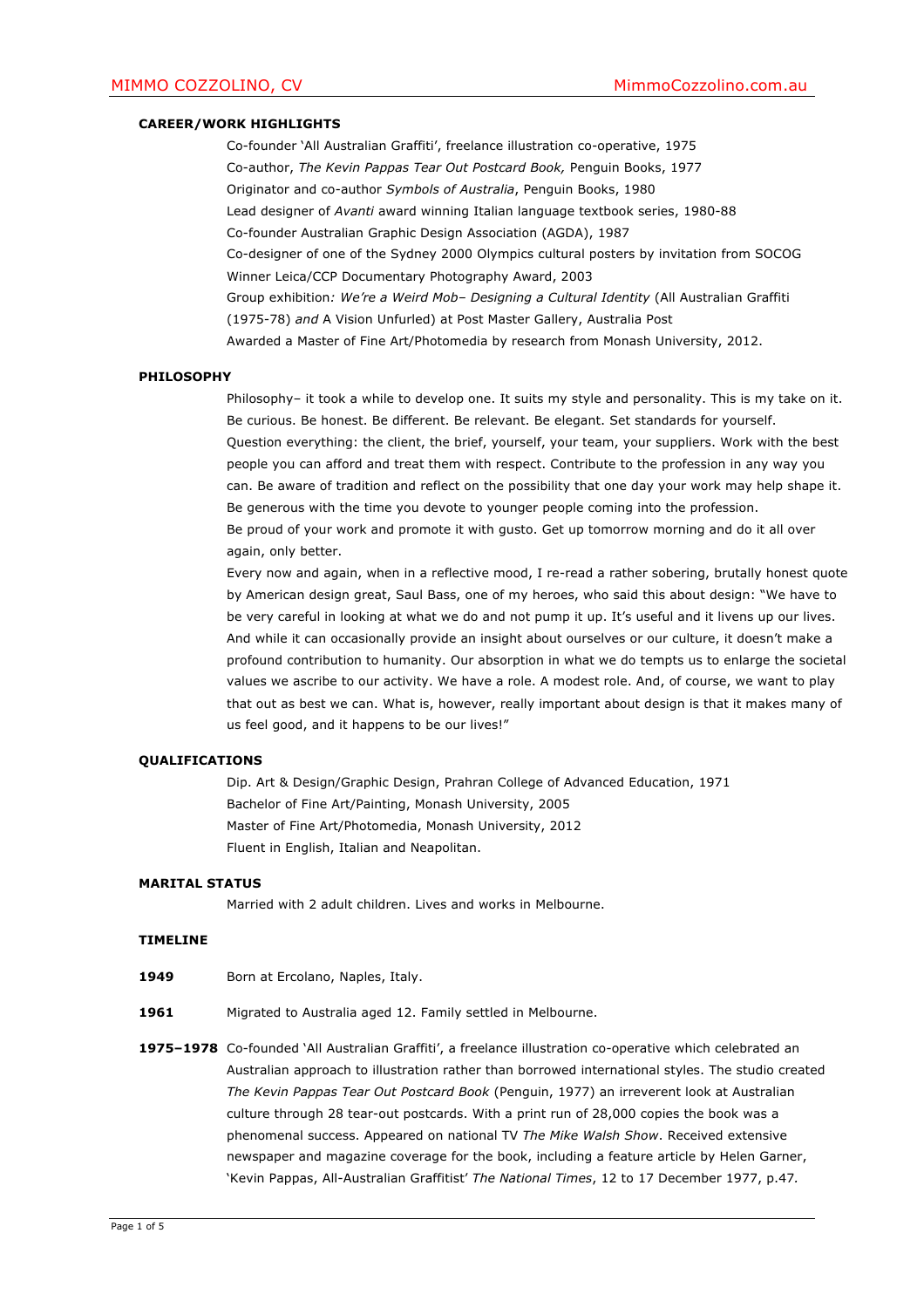- **1978–1980** Researched, designed and co-published with Penguin (1980) *Symbols of Australia,* the first book to record Australian trademarks and raise the issue of national identity in commercial art. The book was co-written with Fysh Rutherford and has sold around 45,000 copies. *Symbols of Australia* attracted wide national media coverage, including a feature article by Helen Garner, 'Mimmo's dinkum memory-jogger', *The National Times*, 12 to 18 Oct 1980, p.61. http://mimmocozzolino.com.au/symbolsofaustralia.php
- **1982–2001** Regular judge at national and state awards for creativity in advertising, graphic design and illustration, including AWARD (Australian Writers & Art Directors Association), MADC (Melbourne Art Directors Club), BAD (Brisbane Art Directors Club), AAC (Adelaide Art Directors Club), OAAA (Outdoor Advertising Association of Australia), *Design Downunder* and AGDA National Awards. Participant in public forums including *Ideas for Australia Week*, 1992.
- 1983 **Elected to organising committee to revive Melbourne Art Directors Club (MADC). Actively** involved in the Club's education portfolio, exhibitions and event promotion. Worked in Italy for 2 months to photograph material for an Italian language textbook. Solo exhibition: *Fotographics from Italy*, colour photographs, Seal Club, Melbourne.
- **1983–1985** Researched, designed and co-published with Penguin Books *Symbols of Australia* 12 page calendars for 1984, 1985 and 1986. Average sales for each year: 8,500.
- **1984–1985** Curated the section on Australian advertising for Murray Walker and the *SIO Great Exhibition of Victoria*, Museum of Victoria.
- **1985–2001** Co-founded and managed award winning visual communication studio *Cozzolino Ellett Design D'Vision PtyLtd.* Two of my posters from this period are represented in the collections of the National Gallery of Australia and the State Library of Victoria.
- **1985** Mentioned in 'Symbols of Australia', *domus: monthly review of architecture fashion design art*, domus 663, July/August 1985, pp 65.
- **1987** Together with five Melbourne designers I was responsible for starting the Australian Graphic Design Association (AGDA), whose aim was to raise the standards and profile of the Australian graphic design profession. Today AGDA is the peak body representing designers in Australia.
- **1992** Inducted as Honorary Life Member of the Melbourne Art Directors Club in recognition of my contribution to the design and advertising professions. Contributed to *Ideas for Australia Week* symposium, a Federal Government initiative in association with Monash University and the Australia Council. Wrote a catalogue essay *for The Lie of the Land*, Powerhouse Museum, National Centre for Australian Studies, Ideas for Australia, Melbourne 1992, pp 34-35.
- **1993** Speaker, *Adobe Systems Digital Seminar*, Auckland, New Zealand.
- **1994** Invited to open *Australian Archives*' exhibition 'Making our mark: trade marks and Australian identity' at Old Parliament House, Canberra, Australia. Featured in Griffiths, Anna, 'People at work– Mimmo', *Analogue+Digital Design Graphics*, No.#3, April 1994, pp 11-21. Featured in Best, Paul, 'Building business by design', *Professional Marketing,* Vol.3, No.3, April 1994, pp 22-26.
- **1995** Speaker *Third AGDA Design Conference*, Coolum, Queensland.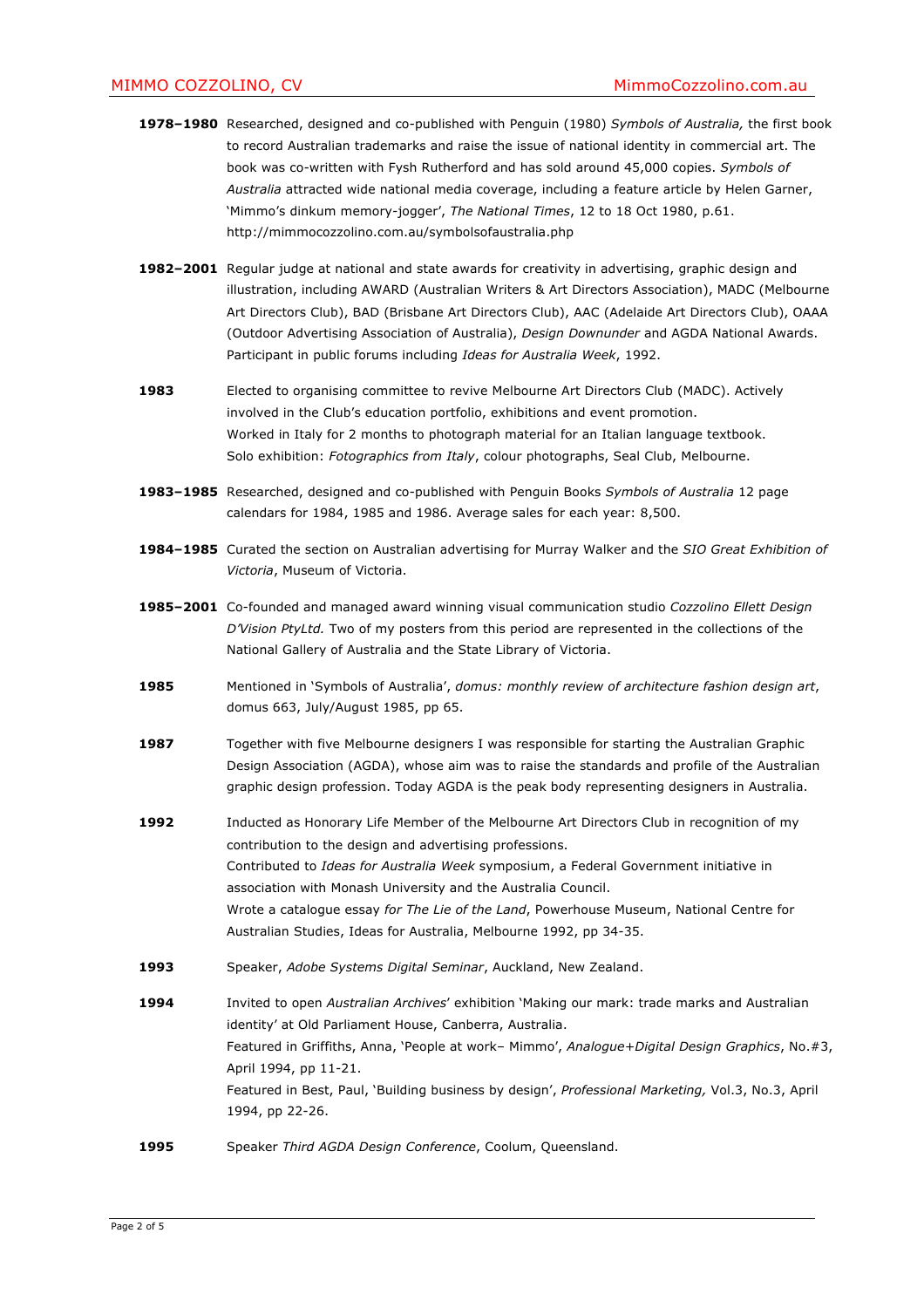| 1999 | Speaker Design 99, Sydney. Topic: Is there an Australian design style?<br>Speaker Southern Cross Packaging Awards Student Conference, Melbourne.                                                                                                                                                                                                                                                                                                                                                                                                                                                                                                                                                                                                                                                                                                                                                                                                                                                                       |
|------|------------------------------------------------------------------------------------------------------------------------------------------------------------------------------------------------------------------------------------------------------------------------------------------------------------------------------------------------------------------------------------------------------------------------------------------------------------------------------------------------------------------------------------------------------------------------------------------------------------------------------------------------------------------------------------------------------------------------------------------------------------------------------------------------------------------------------------------------------------------------------------------------------------------------------------------------------------------------------------------------------------------------|
| 2000 | Speaker AGIdeas '00 Tenth International Design Conference, Melbourne<br>Speaker Southern Cross Packaging Awards Student Conference, Melbourne.<br>Featured in Budge, Andrew, `All Australian Graffiti: critical regionalism in graphic design',<br>Crossroads: the NSD Research Bulletin, Vol 1, No.1, June 2000, pp 21-25.                                                                                                                                                                                                                                                                                                                                                                                                                                                                                                                                                                                                                                                                                            |
| 2001 | Over a period of six months I was a regular guest on ABC Radio 774 and Radio National, and<br>made 10 appearances, fielding talkback questions on a range of topics related to Australian<br>icons, symbols and trademarks.                                                                                                                                                                                                                                                                                                                                                                                                                                                                                                                                                                                                                                                                                                                                                                                            |
| 2002 | Appointed by the Council of Swinburne University as Adjunct Professor in the National School of<br>Design. Sessional Supervisor to Masters and PhD design candidates.                                                                                                                                                                                                                                                                                                                                                                                                                                                                                                                                                                                                                                                                                                                                                                                                                                                  |
| 2003 | Winner Leica/CCP Documentary Photography Award 2003, Centre for Contemporary<br>Photography, Melbourne.<br>Solo exhibition: Flush-1990-2003, an exhibition of scans of found objects.<br>Featured in Gower, Robyn, 'Us Oldies', Australian Creative, April/May 2003, pp 28-34.<br>Fortnightly one hour spot on ABC Radio 774 introducing various collectors and their collecting<br>interests and taking talk back calls with presenter Derek Guille.<br>Featured in Coslovich, Gabriella, 'The blurred vision of truth', Age, 20 June 2003, A3-Review,<br>pp 12, Melbourne.<br>Inducted as Honorary Life Member of the Australian Graphic Design Association (AGDA) in<br>recognition of my contribution to its formation.<br>Participated in group show Homeless Gallery Edition 10, Melbourne.<br>Featured in Bartlett, Gillian, 'Local Legends', Desktop: Australian Design/Digital Culture,<br>Issue#188 December 2003, pp 27-58.<br>Participated in group show Marginalia, City of Melbourne Gallery, Melbourne. |
| 2004 | Visiting Lecturer and Sessional Supervisor to Masters and PhD design candidates at Swinburne<br>University National School of Design.<br>Leader, Re-Fresh: AGDA Art Workshop, Melbourne.                                                                                                                                                                                                                                                                                                                                                                                                                                                                                                                                                                                                                                                                                                                                                                                                                               |
| 2005 | Featured in Grant, Jason, `Symbols of Assimilation', eye, Issue 56, Summer 2005, London, UK,<br>pp 38-39<br>Group exhibition: We're a Weird Mob- Designing a Cultural Identity (The projects of All<br>Australian Graffiti (1975-78) and A Vision Unfurled) at Post Master Gallery, Australia Post,<br>Melbourne.<br>Reviewed, 'Thake's take on Australia', Age, 28 June 2005, Melbourne.<br>Seminar presenter, Daylesford Foto Biennale 05, Victoria.<br>Solo exhibition: Sub-Urban Shadow-Plays, 22 photomedia portraits at Walker Street Gallery, City<br>of Greater Dandenong, Victoria.<br>Speaker, Symposia05, Charles Sturt University, Wagga Wagga, NSW.<br>Featured in Gael Newton's `Art and documentary: photographic biculturalism' in Photogenic-<br>Essays/Photography/CCP 2000-2004, Ed. Daniel Palmer.                                                                                                                                                                                                 |
| 2006 | ABC Collectors, Episode 27, Short Collection- Plastic drinking bottles, 3 minute segment, on my<br>FLUSH body of work. First screened 11 August 2006, nationally on channel ABC1.<br>Lecturing in Professional Design Practice and Photomedia at Monash University, Melbourne.                                                                                                                                                                                                                                                                                                                                                                                                                                                                                                                                                                                                                                                                                                                                         |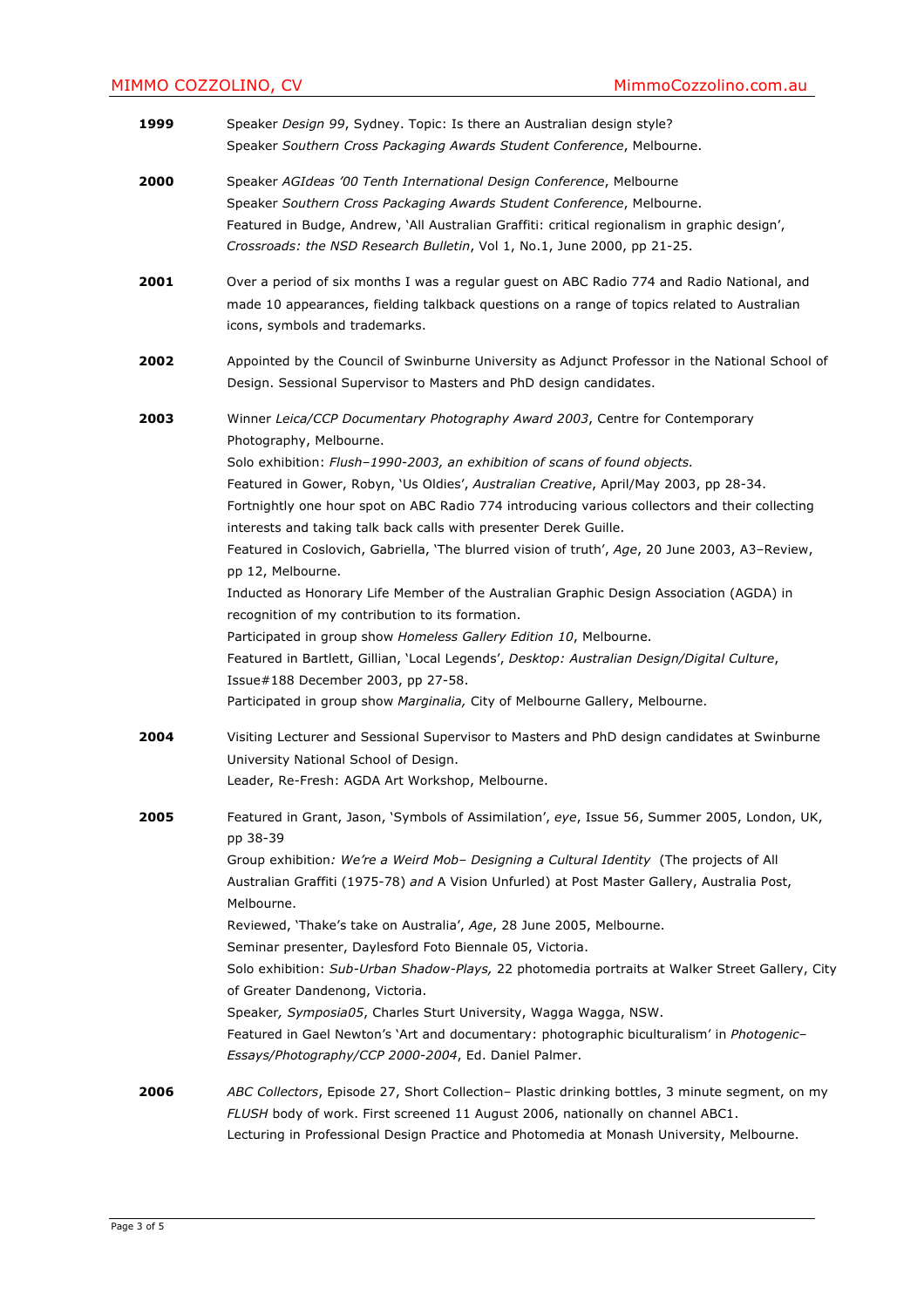# MIMMO COZZOLINO, CV **MIMMO COZZOLINO**, CV

| 2007 | Invited by Australia Post to sit on its Stamp Advisory Committee for the selection<br>of Australian stamps.                                                                                                                                                                                                                                                                                                                                                                                                                                                                         |
|------|-------------------------------------------------------------------------------------------------------------------------------------------------------------------------------------------------------------------------------------------------------------------------------------------------------------------------------------------------------------------------------------------------------------------------------------------------------------------------------------------------------------------------------------------------------------------------------------|
|      | Sessional lecturer of Photomedia at Monash College (Monash University).<br>Presented paper: SCAM: The Scanner as a Camera at Monash University's 'research[frame]<br>2007 symposium'.                                                                                                                                                                                                                                                                                                                                                                                               |
|      | Featured in Peters, Robert L, 'Design Downunder: Graphic Design in the Land of Oz',<br>Communication Arts Interactive Annual 13, Sep/Oct 2007, Boulder CO, USA, pp 42-55.<br>Featured in WON magazine, Vol 1, Issue 1, December 2007, Melbourne, pp 13-21, 30-31.                                                                                                                                                                                                                                                                                                                   |
| 2008 | Sessional lecturer in Photomedia at Monash College (Monash University).<br>Visiting professor at Sungshin Womens University, Seoul Korea, teaching drawing and painting.<br>Group exhibition: Triangle Project: Taebak Discourse, Taebak, Korea.<br>Group exhibition: Celebrating Exhibition of RAMSAR Conference 2008, Gyeongnam Art Museum,<br>Gyeongnam, Korea.<br>Group exhibition: The 9th Shinsaimdang Art Festival, The International Invitation Exhibition<br>2008, Seoul, Korea.<br>Group exhibition: GoYang Internation Exhibition/World Open Art Festival, Seoul, Korea. |
| 2009 | Sessional lecturer in Photomedia at Monash College (Monash University); in Photography at<br>Swinburne University; in Design at RMIT University.<br>Group exhibition: I'm Here! - Stencil and Street Inspired Art, Ochre Gallery, Melbourne.                                                                                                                                                                                                                                                                                                                                        |
| 2010 | Sessional lecturer in Photomedia at Monash College (Monash University); Sessional lecturer in<br>Design at Swinburne University.<br>Participated in the Australia Project, Australia Day 2010, curators: Chris Edser, Scott Heinrich,<br>Yianni Hill, http://www.australiaproject.com/the_project.html<br>Group exhibition The Tententen Show, Brunswick Arts Space, Melbourne.<br>Speaker, Optimism: ICOGRADA Design Week Brisbane.<br>Included in LOOK, Contemporary Australian Photography since 1980 by Anne Marsh,<br>Macmillan, Melbourne, 2010.                              |
| 2011 | From May 2011 for one year: The Changing Face of Victoria at the Dome Galleries, State Library<br>of Victoria- featuring 16 prints from my series "Flush 1990-2003, an exhibition of scans of found<br>objects, 2003".                                                                                                                                                                                                                                                                                                                                                              |
| 2012 | Awarded a Master of Fine Art/Photomedia by research from Monash University and published the<br>first nine books in the series Fragments of an autobiography shown in the solo exhibition: After I<br>die. Archives, Autobiography, Photography, Faculty of Art, Design & Architecture Masters<br>Gallery, Monash University, Caulfield East.                                                                                                                                                                                                                                       |
| 2013 | Sessional lecturer in Photomedia at Monash College (Monash University); Sessional lecturer in<br>Design at Swinburne University.<br>Contributed to 'A Design for the Australian Flag' by Harry Williamson, Meanjin Quarterly,<br>Volume 72 Number 2 Winter 2013.                                                                                                                                                                                                                                                                                                                    |
| 2014 | Group exhibition of past Prahran CAE photography students: Prahran 40, Photonet Gallery,<br>Melbourne                                                                                                                                                                                                                                                                                                                                                                                                                                                                               |
| 2015 | Included in: On the shoulders of giants: a tribute to 13 graphic designers (book and video, ISBN<br>978-0-646-90919-6) by Simon Pemberton, Sydney. Also represented are Ken Cato, Garry<br>Emery, Trevor Flett, Ian Kidd, Myriam Kin-Yee, David Lancashire, John Nowland, Brian<br>Sadgrove, John Spatchurst, Neil Turner, Barrie Tucker, Harry Williamson, Les Mason.                                                                                                                                                                                                              |